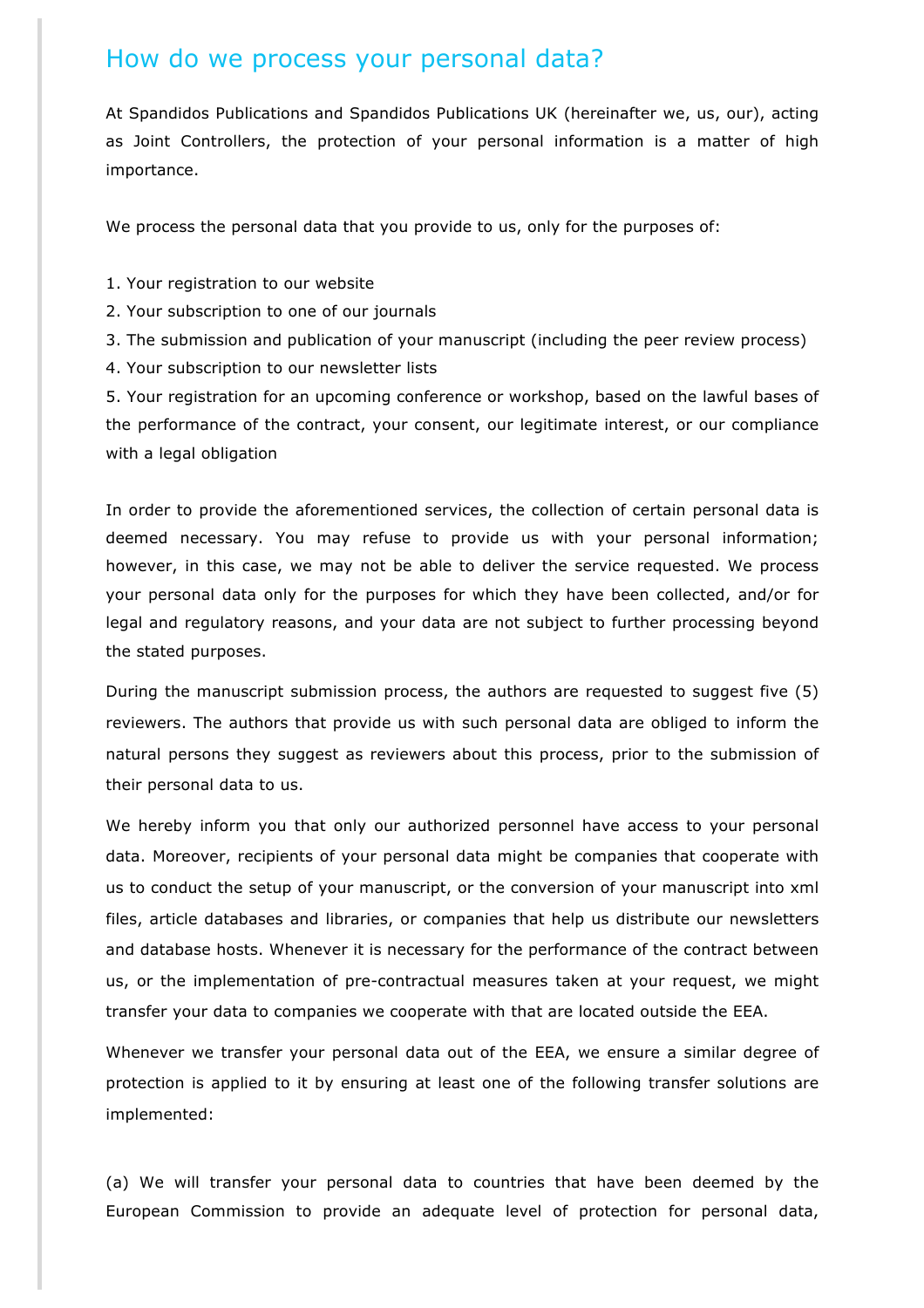referring to the protections afforded by the laws of the country to which the data will be transferred. You can find the relevant decisions of the European Commission here: https://ec.europa.eu/info/law/law-topic/data-protection/data-transfers-outside-eu/adequacyprotection-personal-data-non-eu-countries\_en;

(b) We may use specific contracts approved by the European Commission (standard contractual clauses) to legally bind the processor of your personal data;

(c) We may transfer data to US-based companies if they are part of the Privacy Shield;

(d) We are provided with your consent for certain transfers, after informing you of the possible risks of such transfers due to the absence of an adequacy decision and appropriate safeguards;

(e) We transfer your personal data whenever it is necessary for performance of the contract between us (the data subject and the Controller), or the implementation of precontractual measures taken at the data subject's request.

Countries outside of the EEA to which we may transfer your personal information include, amongst others, Canada, P.R. China, USA and India.

Your personal data are retained only for as long as it is required according to the terms of our contractual relationship. When the processing of your data is based on your consent (e.g. recipient of newsletters), we delete your data upon withdrawal of your consent. Moreover, we delete the personal data that you provide to us, if there is no legal basis or other requirement for keeping your data, five (5) years after your last activity. It is noted that all published information associated with your manuscript cannot be deleted.

You can exercise your rights towards the processing of your personal data and specifically:

-Request access to your data

-Request the correction of your data, in cases where the data we hold about you are incorrect or insufficient

-Request to delete your data, if there is no legal obligation for us to keep them

-Withdraw your consent, in cases where consent is the lawful basis for the processing of your data

-Object to processing for a specific reason

-Request restriction of processing

-Request to transfer your data to another Controller

You may exercise the aforementioned rights, using the following forms ………… addressed to: privacy@spandidos-publications.com

You will receive a response to your request within one (1) month of its receipt. If an extension of two (2) months to respond to your request is required, taking into account the complexity and number of concurrent requests, we will inform you in due time.